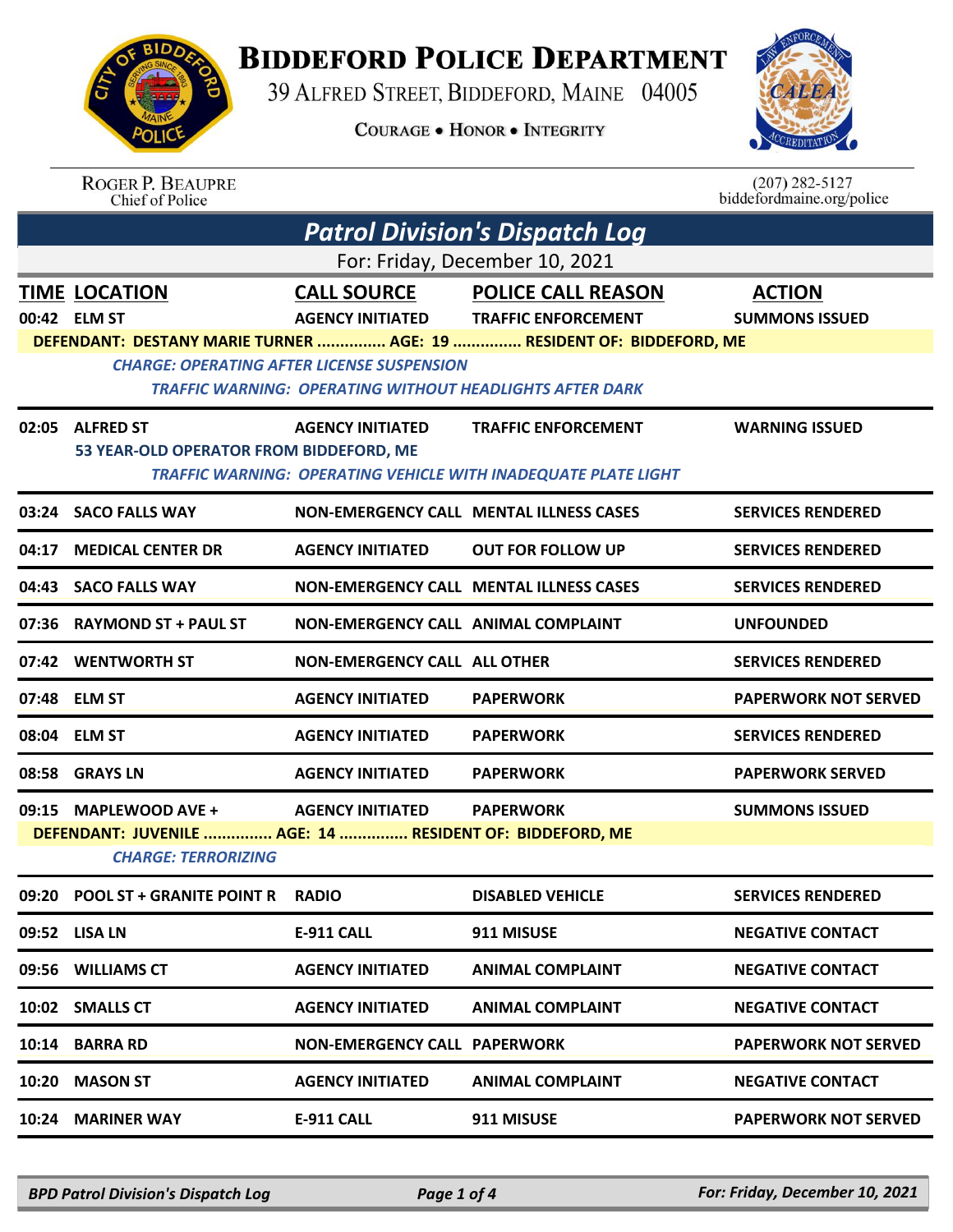|                                                                                                                                                                                                                         | <b>TIME LOCATION</b><br>10:26 GRAHAM ST                                       | <b>CALL SOURCE</b><br><b>AGENCY INITIATED</b>                                  | <b>POLICE CALL REASON</b><br><b>ANIMAL COMPLAINT</b>                                                 | <b>ACTION</b><br><b>SUMMONS ISSUED</b> |
|-------------------------------------------------------------------------------------------------------------------------------------------------------------------------------------------------------------------------|-------------------------------------------------------------------------------|--------------------------------------------------------------------------------|------------------------------------------------------------------------------------------------------|----------------------------------------|
| DEFENDANT: CIVIL VIOLATION BY A FEMALE  AGE: 27  RESIDENT OF: BIDDEFORD, ME<br><b>CHARGE: KEEPING UNLICENSED DOG</b>                                                                                                    |                                                                               |                                                                                |                                                                                                      |                                        |
|                                                                                                                                                                                                                         | 10:40 GRAHAM ST + EMMONS PL                                                   | <b>RADIO</b>                                                                   | <b>DISABLED VEHICLE</b>                                                                              | <b>SERVICES RENDERED</b>               |
|                                                                                                                                                                                                                         | 10:42 GRAHAM ST                                                               | <b>AGENCY INITIATED</b>                                                        | <b>ANIMAL COMPLAINT</b>                                                                              | <b>NEGATIVE CONTACT</b>                |
|                                                                                                                                                                                                                         | 10:44 ELM ST                                                                  | <b>E-911 CALL</b>                                                              | 911 MISUSE                                                                                           | <b>SERVICES RENDERED</b>               |
| 10:58                                                                                                                                                                                                                   | <b>GRAHAM ST + UNION ST</b><br>21 YEAR-OLD OPERATOR FROM BIDDEFORD, ME        | <b>AGENCY INITIATED</b><br><b>TRAFFIC WARNING: FAILURE TO REGISTER VEHICLE</b> | <b>TRAFFIC ENFORCEMENT</b>                                                                           | <b>WARNING ISSUED</b>                  |
|                                                                                                                                                                                                                         | 10:58 WATER ST                                                                | <b>E-911 CALL</b>                                                              | ATTEMPTED/THREATENED SUICIDE TRANSPORT TO HOSPITAL                                                   |                                        |
|                                                                                                                                                                                                                         | 11:00 ALFRED ST                                                               | <b>OTHER</b>                                                                   | <b>SEX OFFENSES</b>                                                                                  | <b>REPORT TAKEN</b>                    |
|                                                                                                                                                                                                                         | 11:14 CUTTS ST                                                                | <b>AGENCY INITIATED</b>                                                        | <b>ANIMAL COMPLAINT</b>                                                                              | <b>SERVICES RENDERED</b>               |
|                                                                                                                                                                                                                         | 11:18 LAFAYETTE ST                                                            | NON-EMERGENCY CALL TRESPASSING                                                 |                                                                                                      | <b>SERVICES RENDERED</b>               |
|                                                                                                                                                                                                                         | <b>11:21 MAIN ST</b>                                                          | <b>AGENCY INITIATED</b>                                                        | <b>ANIMAL COMPLAINT</b>                                                                              | <b>NEGATIVE CONTACT</b>                |
|                                                                                                                                                                                                                         | 11:31 ALFRED ST                                                               | <b>NON-EMERGENCY CALL TRESPASSING</b>                                          |                                                                                                      | <b>WARNING ISSUED</b>                  |
|                                                                                                                                                                                                                         | 11:34 BRADBURY ST                                                             | <b>AGENCY INITIATED</b>                                                        | <b>ANIMAL COMPLAINT</b>                                                                              | <b>NEGATIVE CONTACT</b>                |
|                                                                                                                                                                                                                         | 12:06 SHOPS WAY                                                               |                                                                                | NON-EMERGENCY CALL VEHICLE CRASH - POLICE ONLY                                                       | <b>STATE FORM TAKEN</b>                |
|                                                                                                                                                                                                                         | 12:07 ALFRED ST                                                               | <b>NON-EMERGENCY CALL SUSPICION</b>                                            |                                                                                                      | <b>SERVICES RENDERED</b>               |
| 12:37                                                                                                                                                                                                                   | <b>BRACKETT POINT RD</b>                                                      | <b>E-911 CALL</b>                                                              | <b>ASSIST: MEDICAL</b>                                                                               | <b>NO TRANSPORT</b>                    |
|                                                                                                                                                                                                                         | 12:48 BRADBURY ST                                                             | NON-EMERGENCY CALL HARASSMENT                                                  |                                                                                                      | <b>REPORT TAKEN</b>                    |
| 12:53                                                                                                                                                                                                                   | <b>ELM ST + LESSARD AVE</b><br><b>45 YEAR-OLD OPERATOR FROM BIDDEFORD, ME</b> | <b>AGENCY INITIATED</b>                                                        | <b>TRAFFIC ENFORCEMENT</b><br><b>TRAFFIC WARNING: OPERATING VEHICLE WITH INADEQUATE BRAKE LIGHTS</b> | <b>WARNING ISSUED</b>                  |
|                                                                                                                                                                                                                         | 12:54 ADAMS ST                                                                | E-911 CALL                                                                     | <b>MENTAL ILLNESS CASES</b>                                                                          | <b>SERVICES RENDERED</b>               |
|                                                                                                                                                                                                                         | 13:06 LAMOTHE AVE                                                             | <b>AGENCY INITIATED</b>                                                        | <b>ANIMAL COMPLAINT</b>                                                                              | <b>NEGATIVE CONTACT</b>                |
|                                                                                                                                                                                                                         | 13:31 WESTMORE AVE                                                            | <b>AGENCY INITIATED</b>                                                        | <b>ANIMAL COMPLAINT</b>                                                                              | <b>SERVICES RENDERED</b>               |
|                                                                                                                                                                                                                         | 13:38 VILLAGE LN                                                              | <b>AGENCY INITIATED</b>                                                        | <b>ANIMAL COMPLAINT</b>                                                                              | <b>NEGATIVE CONTACT</b>                |
|                                                                                                                                                                                                                         | 13:43 GLAUDE AVE                                                              | <b>AGENCY INITIATED</b>                                                        | <b>ANIMAL COMPLAINT</b>                                                                              | <b>SERVICES RENDERED</b>               |
|                                                                                                                                                                                                                         | 14:22 POMERLEAU ST                                                            | <b>NON-EMERGENCY CALL ALARM - POLICE</b>                                       |                                                                                                      | <b>BUILDING CHECK/SECURE</b>           |
| 14:28 WESTLAND AVE<br><b>AGENCY INITIATED</b><br><b>ANIMAL COMPLAINT</b><br><b>SUMMONS ISSUED</b><br>DEFENDANT: CIVIL VIOLATION BY A MALE  AGE: 33  RESIDENT OF: BIDDEFORD, ME<br><b>CHARGE: KEEPING UNLICENSED DOG</b> |                                                                               |                                                                                |                                                                                                      |                                        |
|                                                                                                                                                                                                                         | 14:30 SOUTH ST                                                                | NON-EMERGENCY CALL ASSIST OTHER AGENCY                                         |                                                                                                      | <b>SERVICES RENDERED</b>               |
|                                                                                                                                                                                                                         | <b>BPD Patrol Division's Dispatch Log</b>                                     | Page 2 of 4                                                                    |                                                                                                      | For: Friday, December 10, 2021         |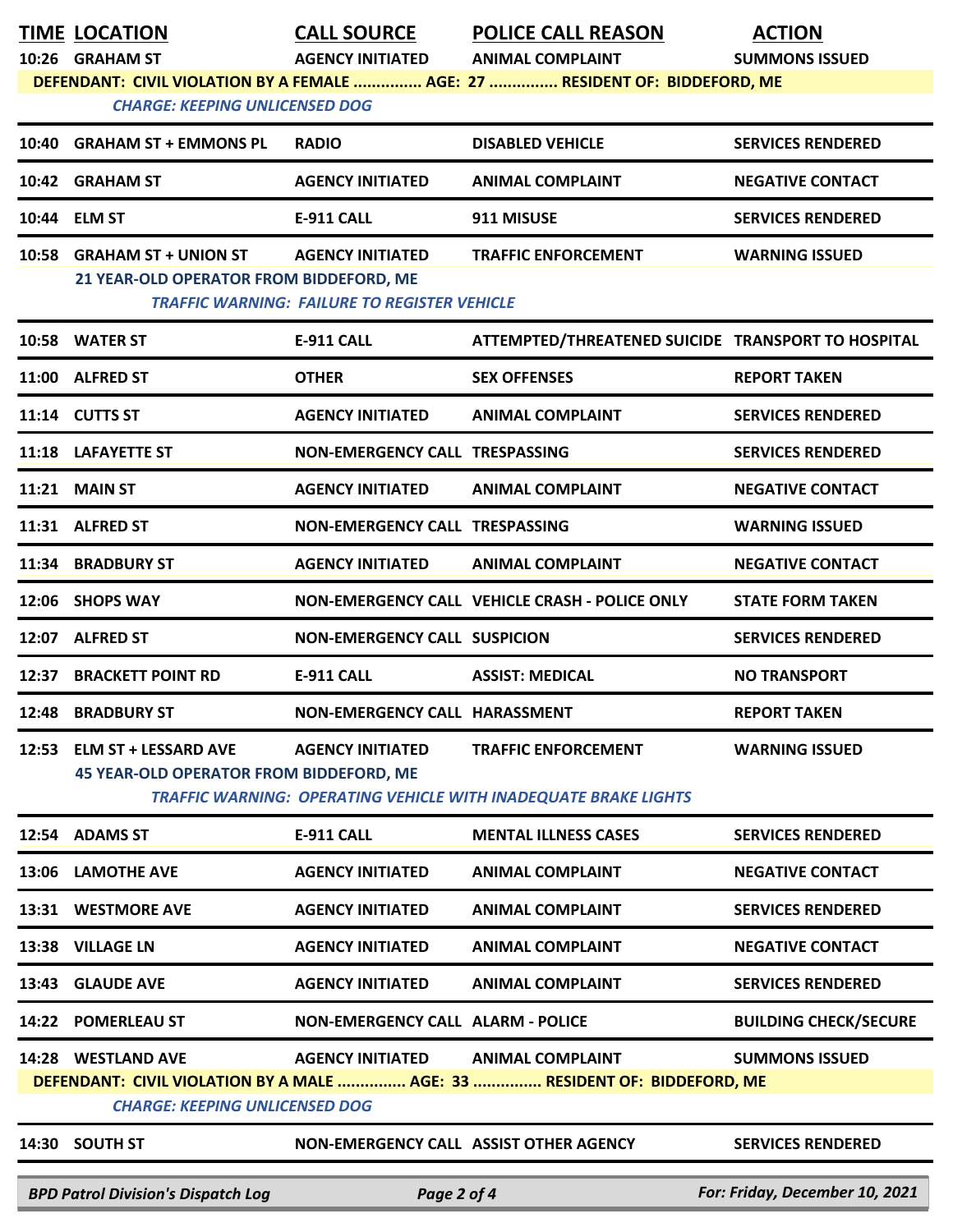| <b>TIME LOCATION</b><br>14:38 FOREST ST                                                            | <b>CALL SOURCE</b><br>E-911 CALL                                                 | <b>POLICE CALL REASON</b><br>911 MISUSE                                                                | <b>ACTION</b><br><b>SERVICES RENDERED</b> |
|----------------------------------------------------------------------------------------------------|----------------------------------------------------------------------------------|--------------------------------------------------------------------------------------------------------|-------------------------------------------|
| 14:41 WESTLAND AVE                                                                                 | <b>AGENCY INITIATED</b>                                                          | <b>ANIMAL COMPLAINT</b>                                                                                | <b>NEGATIVE CONTACT</b>                   |
| 14:56 ALFRED ST + MEDICAL CENTE  NON-EMERGENCY CALL SUSPICION                                      |                                                                                  |                                                                                                        | <b>UNFOUNDED</b>                          |
| 14:57 ELM ST                                                                                       | <b>NON-EMERGENCY CALL BURGLARY</b>                                               |                                                                                                        | <b>REPORT TAKEN</b>                       |
| 15:13 POOL ST                                                                                      | <b>AGENCY INITIATED</b>                                                          | <b>OUT FOR FOLLOW UP</b>                                                                               | <b>SERVICES RENDERED</b>                  |
| 15:20 MARINER WAY                                                                                  | NON-EMERGENCY CALL ASSIST CITIZEN                                                |                                                                                                        | <b>SERVICES RENDERED</b>                  |
| 15:22 ELM ST                                                                                       |                                                                                  | NON-EMERGENCY CALL PROTECTION FROM ABUSE SERVICE PAPERWORK NOT SERVED                                  |                                           |
| 15:38 ADAMS ST + JEFFERSON ST                                                                      |                                                                                  | NON-EMERGENCY CALL ASSIST: VEHICLE CRASH - FIRE / EMS STATE FORM TAKEN                                 |                                           |
| 15:40 PORTER ST + ALFRED ST<br>28 YEAR-OLD OPERATOR FROM SACO, ME                                  | <b>AGENCY INITIATED</b><br><b>TRAFFIC WARNING: SPEEDING 10-14 MPH OVER LIMIT</b> | <b>TRAFFIC ENFORCEMENT</b><br><b>TRAFFIC WARNING: FAILING TO PRODUCE EVIDENCE OF VEHICLE INSURANCE</b> | <b>WARNING ISSUED</b>                     |
| 15:45 LEDGEMERE DR                                                                                 | <b>E-911 CALL</b>                                                                | <b>ASSIST: MEDICAL   ECHO LEVEL</b>                                                                    | <b>TRANSPORT TO HOSPITAL</b>              |
| 16:06 PROSPECT ST                                                                                  | <b>E-911 CALL</b>                                                                | <b>ASSIST: STRUCTURE FIRE</b>                                                                          | <b>EXTINGUISHED</b>                       |
| 16:14 WEST CUTTS ST                                                                                | <b>NON-EMERGENCY CALL THEFT</b>                                                  |                                                                                                        | <b>REPORT TAKEN</b>                       |
| 16:32 ELM ST                                                                                       | <b>E-911 CALL</b>                                                                | <b>JUVENILE OFFENSES</b>                                                                               | <b>REPORT TAKEN</b>                       |
| 16:34 SOUTH ST                                                                                     |                                                                                  | WALK-IN AT STATION PROTECTION FROM ABUSE SERVICE NO ACTION REQUIRED                                    |                                           |
| 16:45 SOUTH ST                                                                                     | <b>NON-EMERGENCY CALL SUSPICION</b>                                              |                                                                                                        | <b>FIELD INTERVIEW</b>                    |
| 17:30 MEDICAL CENTER DR<br><b>CHARGE: ASSAULT</b><br><b>CHARGE: VIOLATING CONDITION OF RELEASE</b> | NON-EMERGENCY CALL ASSAULT                                                       | DEFENDANT: JESSICA A BYRN- FRANCISCO  AGE: 33  RESIDENT OF: SACO, ME                                   | <b>SUMMONS ISSUED</b>                     |
| 17:35 BRADBURY ST + MAIN ST                                                                        | NON-EMERGENCY CALL PARKING COMPLAINT                                             |                                                                                                        | <b>PARKING TICKET ISSUED</b>              |
| 17:38 MAIN ST                                                                                      |                                                                                  | <b>NON-EMERGENCY CALL MENTAL ILLNESS CASES</b>                                                         | <b>SERVICES RENDERED</b>                  |
| 17:39 SUMMIT ST                                                                                    | <b>NON-EMERGENCY CALL ASSIST CITIZEN</b>                                         |                                                                                                        | <b>SERVICES RENDERED</b>                  |
| 17:47 ELM ST                                                                                       | <b>NON-EMERGENCY CALL FIGHTS</b>                                                 |                                                                                                        | <b>REPORT TAKEN</b>                       |
| <b>17:49 MAIN ST</b>                                                                               | NON-EMERGENCY CALL ARTICLES LOST/FOUND                                           |                                                                                                        | <b>NEGATIVE CONTACT</b>                   |
| 17:58 MT VERNON ST                                                                                 | <b>NON-EMERGENCY CALL CRIMINAL MISCHIEF</b>                                      |                                                                                                        | <b>REPORT TAKEN</b>                       |
| <b>19:05 MAIN ST</b>                                                                               |                                                                                  | NON-EMERGENCY CALL MENTAL ILLNESS CASES                                                                | <b>SERVICES RENDERED</b>                  |
| 20:45 HILL ST                                                                                      |                                                                                  | NON-EMERGENCY CALL ASSIST: ALARM - COMMERCIAL FIRE REMOVED HAZARD                                      |                                           |
| 20:56 HEALTHCARE DR                                                                                | <b>NON-EMERGENCY CALL ALARM - POLICE</b>                                         |                                                                                                        | <b>FALSE ALARM</b>                        |
| 20:56 HERRING AVE EXT                                                                              | <b>NON-EMERGENCY CALL DRUNKENNESS</b>                                            |                                                                                                        | <b>NO ACTION REQUIRED</b>                 |
|                                                                                                    |                                                                                  |                                                                                                        |                                           |